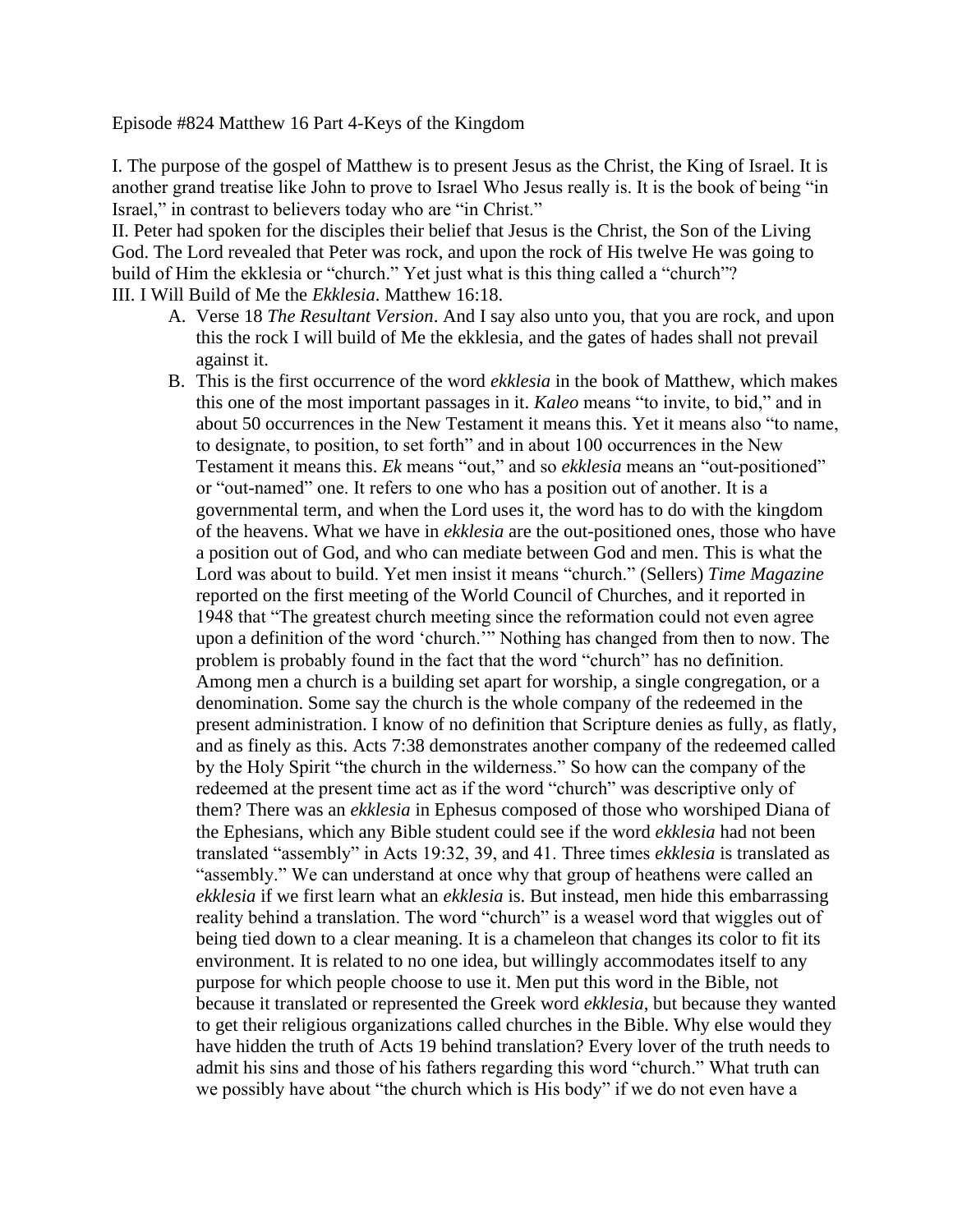definition of a church? The word ekklesia in the New Testament is used of a translation of the Hebrew word *qahel* in the Old Testament in Hebrews 2:12 quoting Psalm 22:22. This tells us that any Scriptural explanation of the word "church" must include a study of the word *qahel* in the Hebrew. An *ekklesia* in Scripture is applied to a certain class of things, and nothing else is ever called by this term. Once we know what characteristic a thing must have for it to be called by this name and be in this class, we will then have a true definition of *ekklesia*, and we can think that every time we come upon the word "church." The Lord did not say, "On this rock I will build My church," and mean all the religious organizations we see on every hand today. He was not speaking about a company of true believers. He was speaking about out-called men who would stand as His out-called ones.

- C. "Gates" refers to the powers. The one who has the power of death is the devil, Hebrews 2:14. The forces of darkness would be arrayed against them to destroy them. James was first to go (Acts 12:1-2), but the others would follow in due course. Yet though death might swallow them, it would not prevail over them, for He would buy the victory for them and they would experience it in resurrection. It will not prevail because Christ has the keys of death and of hades, Revelation 1:18.
- D. Hell is the Greek *hades*. (Our translators have represented multiple Greek words and ideas by "hell.") This is its second occurrence, after Matthew 11:23. In Acts 2:27, it is used to translate the Hebrew word *she'ol* in Psalm 16:10, showing us that the two words are equivalent. It is used in both Greek and Hebrew for the state of death, a concept we cannot put into a single word in English. It is especially used of the state of death while resurrection is in view. Men could take these out-called ones and put them to death, but the state of death would not be able to hold these men permanently. Christ will deliver them from it, and they will take up their positions as kingdom rulers again when His manifest kingdom comes to earth at last. He will raise them and put them on twelve thrones to judge the twelve tribes of Israel, Matthew 19:28.
- E. In Luke 23:23, the voices of the crowd and of the chief priests prevailed against Pilate's better judgment, so he commanded the Lord to be crucified. Yet here we read of a thing that will not prevail.
- IV. Keys of the Kingdom. Matthew 16:19-20.
	- A. Verse 19. "You" is "thee," the singular, not the plural. Peter becomes the spokesman for the disciples in the Acts period, and the special carrier of the keys. Protestants have shied away from this, since it sets up him being called the "first pope." But Peter was married (I Corinthians 9:5), and by no means was the first pope.
	- B. There are five "keys" in Scripture in six passages. The keys of the kingdom of the heavens here, of knowledge in Luke 11:52, the keys of hades and of death in Revelation 1:18, the key of David in Revelation 3:7 (Isaiah 22:22), and the key of the abyss in Revelation 9:1 and 20:1. They indicate access and authority, power to open.
	- C. In John 20:23, the Lord gave these men (plural) the authority to remit (forgive) or retain sins on men. These could be no greater example of binding and loosing than this. Peter bound the sins of Ananias and Sapphira on them in Acts 5:1-11, and they died immediately. In Acts 9:36-43, Peter loosed the woman Tabitha from death. No greater example of loosing could be given. They would be bound in the heavens or loosed in the heavens; in other words, with God. God would agree with his judgment.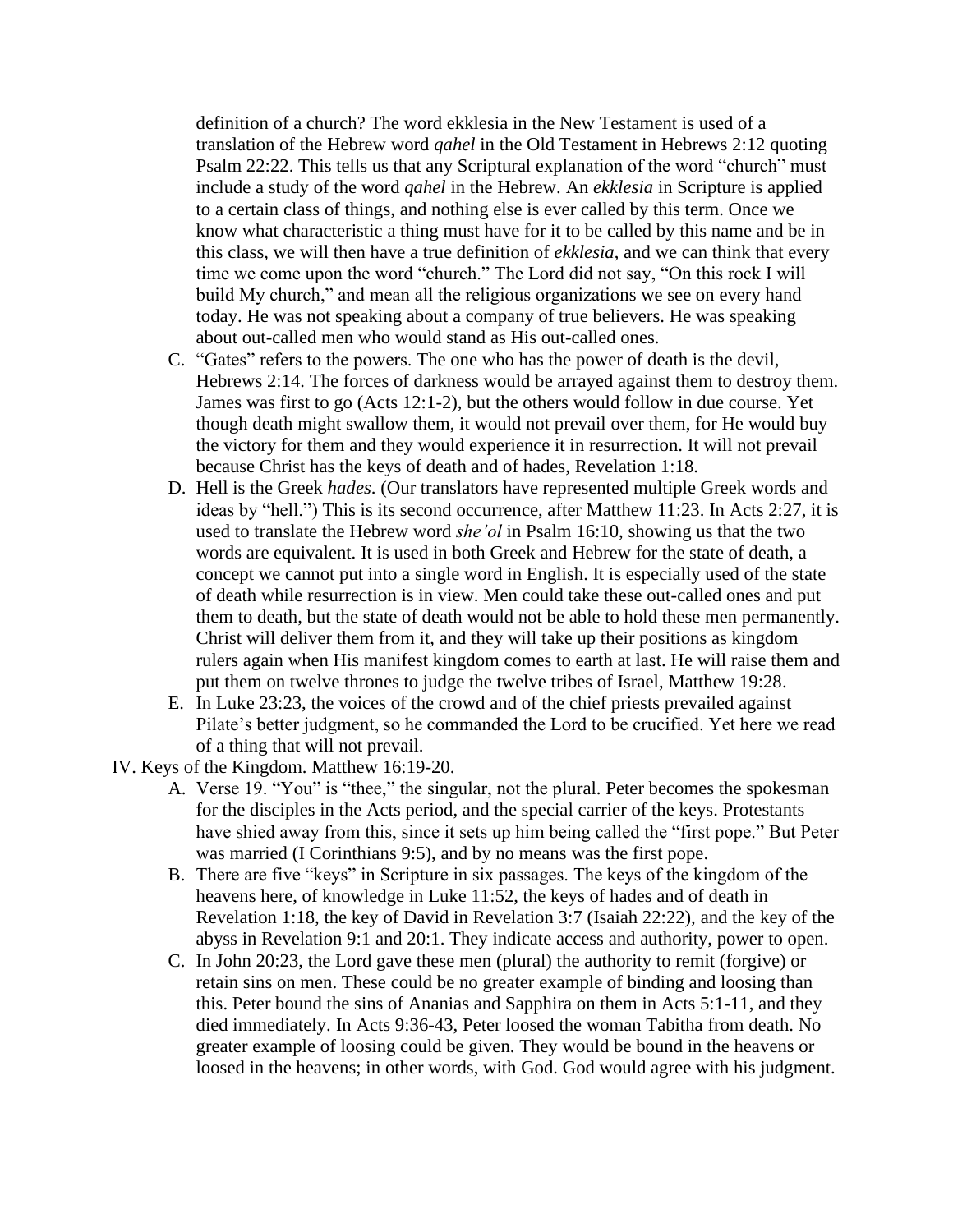D. Verse 20. He gave them orders with great severity. He was getting close to His death, and the real witness was to be given after He rose from the dead. Of course, it was "the Christ" that was the issue, for all men were aware that His name was Jesus.

V. Conclusion: The Lord was going to build His ekklesia (church?) on the rock of the twelve disciples, but He did not mean the religious organizations called "churches" today, but a company of out-positioned individuals. The gates of Hades, the state of death, would not prevail against them, though they all did die. He was going to give Peter the keys to the kingdom of heaven, and we see him using those keys in the Acts period. All the disciples had the power to bind and loose at that time. Do we realize and believe in the great power and authority of these God-commissioned men called the twelve?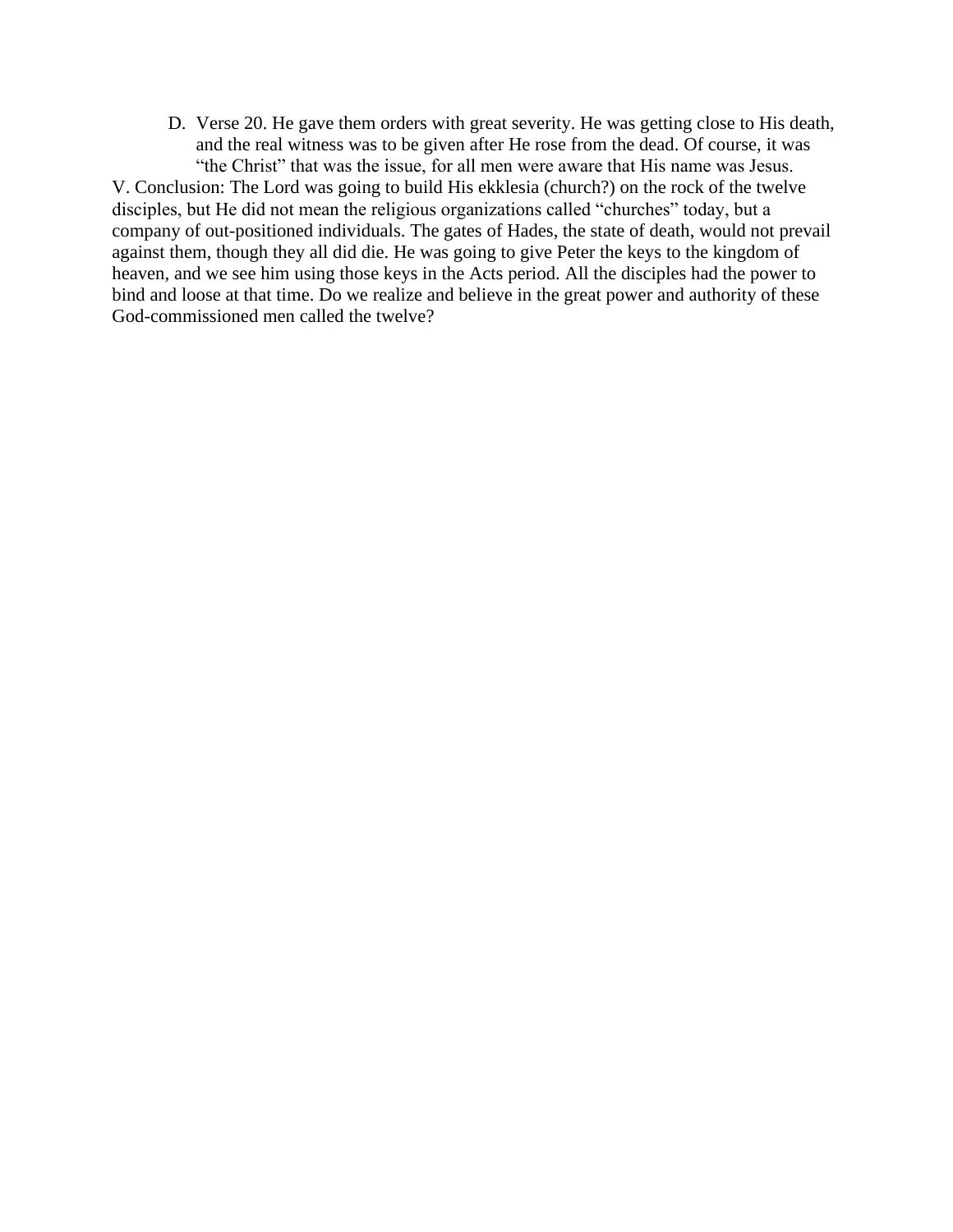Matthew 16: <sup>13</sup> When Jesus came into the region of Caesarea Philippi, He asked His disciples, saying, "Who do men say that I, the Son of Man, am?"

<sup>14</sup> So they said, "Some *say* John the Baptist, some Elijah, and others Jeremiah or one of the prophets."

<sup>15</sup> He said to them, "But who do you say that I am?"

<sup>16</sup> Simon Peter answered and said, "You are the Christ, the Son of the living God."

<sup>17</sup> Jesus answered and said to him, "Blessed are you, Simon Bar-Jonah, for flesh and blood has not revealed *this* to you, but My Father who is in heaven. <sup>18</sup> And I also say to you that you are Peter, and on this rock I will build My church, and the gates of Hades shall not <sup>[g]</sup> prevail against it. <sup>19</sup> And I will give you the keys of the kingdom of heaven, and whatever you bind on earth [h]will be bound in heaven, and whatever you loose on earth will be loosed in heaven."

 $20$  Then He commanded His disciples that they should tell no one that He was Jesus the Christ.

 $21$  From that time Jesus began to show to His disciples that He must go to Jerusalem, and suffer many things from the elders and chief priests and scribes, and be killed, and be raised the third day.

<sup>22</sup> Then Peter took Him aside and began to rebuke Him, saying,  $[1]$ <sup>t</sup> Far be it from You, Lord; this shall not happen to You!"

 $^{23}$  But He turned and said to Peter, "Get behind Me, Satan! You are  $^{[j]}$ an offense to Me, for you are not mindful of the things of God, but the things of men."

<sup>24</sup> Then Jesus said to His disciples, "If anyone desires to come after Me, let him deny himself, and take up his cross, and follow Me. <sup>25</sup> For whoever desires to save his life will lose it, but whoever loses his life for My sake will find it. <sup>26</sup> For what profit is it to a man if he gains the whole world, and loses his own soul? Or what will a man give in exchange for his soul?  $27$  For the Son of Man will come in the glory of His Father with His angels, and then He will reward each according to his works. <sup>28</sup> Assuredly, I say to you, there are some standing here who shall not taste death till they see the Son of Man coming in His kingdom."

Acts 7:  $38$  "This is he who was in the  $\left[\frac{a}{2}\right]$ congregation in the wilderness with the Angel who spoke to him on Mount Sinai, and *with* our fathers, the one who received the living oracles<sup>[b]</sup> to give to us,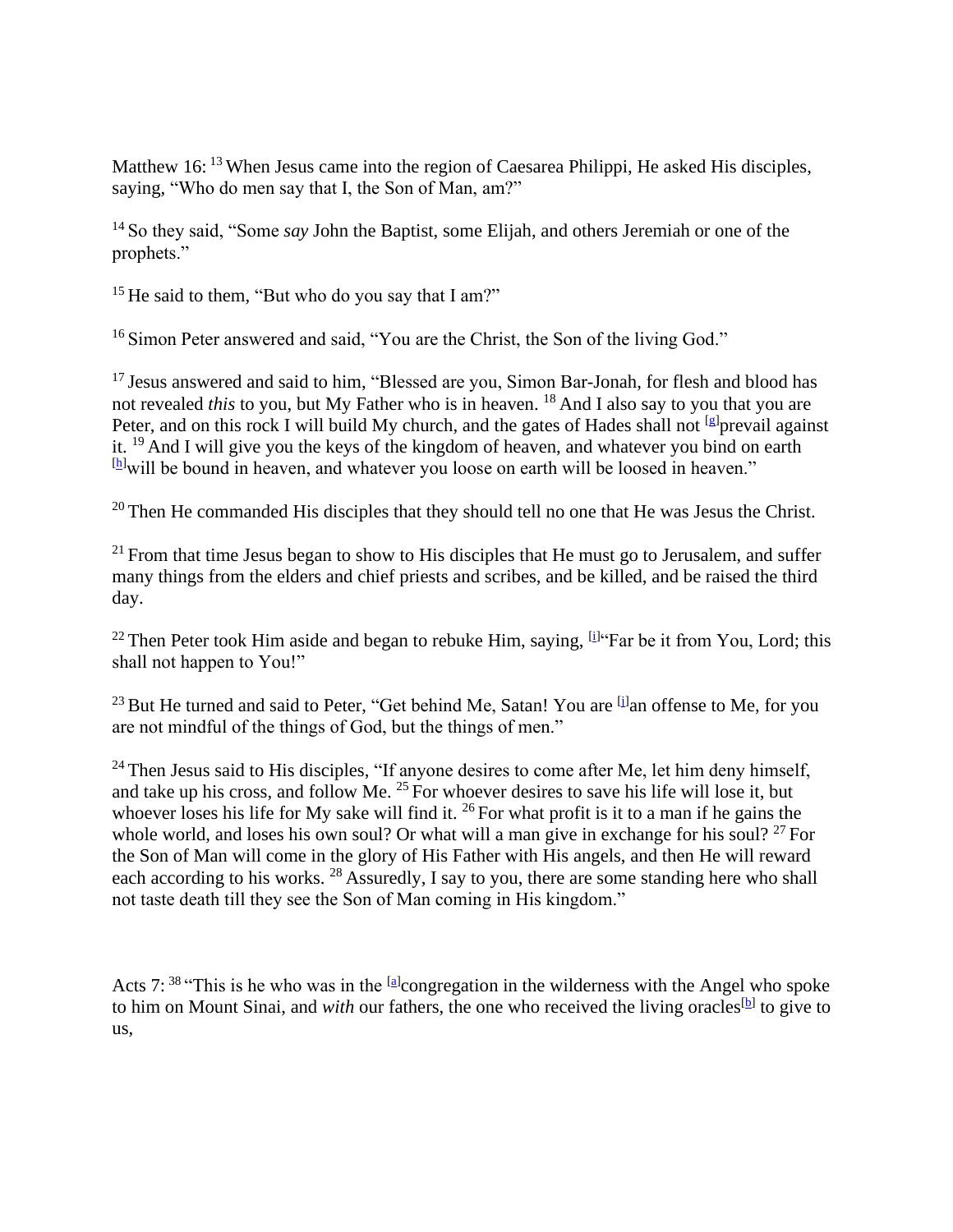Ephesians 19: <sup>28</sup> Now when they heard *this,* they were full of wrath and cried out, saying, "Great *is* Diana of the Ephesians!" <sup>29</sup> So the whole city was filled with confusion, and rushed into the theater with one accord, having seized Gaius and Aristarchus, Macedonians, Paul's travel companions. <sup>30</sup> And when Paul wanted to go in to the people, the disciples would not allow him.  $31$  Then some of the <sup>[g]</sup> officials of Asia, who were his friends, sent to him pleading that he would not venture into the theater. **<sup>32</sup> Some therefore cried one thing and some another, for the assembly was confused, and most of them did not know why they had come together.** <sup>33</sup> And they drew Alexander out of the multitude, the Jews putting him forward. And Alexander motioned with his hand, and wanted to make his defense to the people. <sup>34</sup> But when they found out that he was a Jew, all with one voice cried out for about two hours, "Great *is* Diana of the Ephesians!"

 $35$  And when the city clerk had quieted the crowd, he said: "Men of Ephesus, what man is there who does not know that the city of the Ephesians is temple guardian of the great goddess [h]Diana, and of the *image* which fell down from <sup>[i]</sup>Zeus?<sup>36</sup> Therefore, since these things cannot be denied, you ought to be quiet and do nothing rashly.  $37$  For you have brought these men here who are neither robbers of temples nor blasphemers of <sup>[j]</sup>your goddess.<sup>38</sup> Therefore, if Demetrius and his fellow craftsmen have a  $[k]$  case against anyone, the courts are open and there are proconsuls. Let them bring charges against one another. **<sup>39</sup> But if you have any other inquiry to make, it shall be determined in the lawful assembly.**  $40$  For we are in danger of being  $\boxed{11}$  called in question for today's uproar, there being no reason which we may give to account for this disorderly gathering." **<sup>41</sup> And when he had said these things, he dismissed the assembly.**

Hebrews 2:  $12$  saying:

"I will declare Your name to My brethren; In the midst of the assembly I will sing praise to You."

Psalm 22: <sup>22</sup> I will declare Your name to My brethren; In the midst of the assembly I will praise You.

Hebrews 2: <sup>14</sup> Inasmuch then as the children have partaken of flesh and blood, He Himself likewise shared in the same, that through death He might destroy him who had the power of death, that is, the devil,

Acts 12:1 Now about that time Herod the king stretched out *his* hand to harass some from the church. <sup>2</sup> Then he killed James the brother of John with the sword.